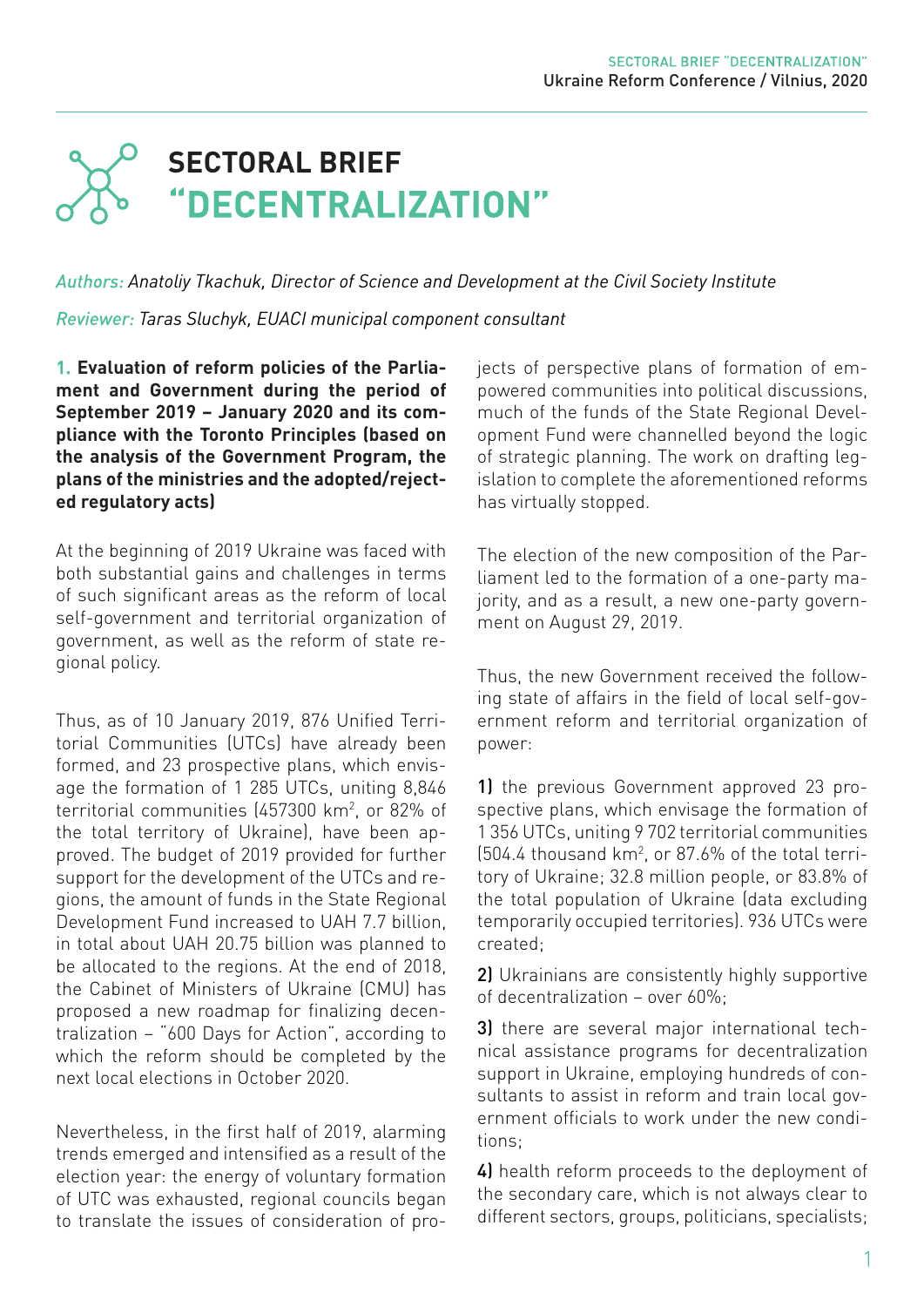5) the reform was joined by new politicians (first of all, MPs of Ukraine) and new leaders in newly formed ministries and regional state administrations (RSAs) who were not sufficiently familiar with the logic, tasks and tools of the reform, but had already begun to influence it.

For the first time, the Government's program of activities has been drawn up by other templates, and among its key indicators there is no such indicator as the completion of the reform of local self-government and territorial organization of government or the introduction of a new state regional policy.

The development and implementation of policies in these areas in the Government's action program are within the competence of the Ministry of Communities and Territories of Ukraine (Ministry of Regional Development) and are concentrated on the following aims:

#### *10.1. Ukrainians are living in comfortable cities and villages; 10.2. Ukrainians living in "depressed regions" have sufficient opportunities for development; 0.3. Ukrainians have a real opportunity to influence the organization of their living space as residents of empowered communities.*

In order to achieve the set goals, the Ministry of Regional Development is planning appropriate measures aimed at completing the first phase of decentralization before the next local elections on 25 October 2020.

The Parliament has taken a step towards accelerating the development of prospective plans for the formation of empowered communities in the oblasts by removing the oblast councils from this process (Law No. 348-IX of December 5, 2019). By February 141 , all RSAs had to submit corrected / updated perspective plans for the formation of empowered communities to the CMU for approval.

In order to speed up the process of approval of the administrative and territorial units of the base and district levels, on 17 January 2020, the Parliament adopted in first reading the bill No. 2653, which gives the Government the right to approve the centres and territories of communities and submit drafts of district formation acts to the Parliament.

## **2. Current challenges / issues in the relevant policy area**

Despite some revitalization of work aimed at completing local government reform and territorial organization, some serious challenges both to complete the reform and to develop communities in the future still remain:

### *1) ) Lobbying during the formulation of prospective plans*

The removal of oblast councils from the process of formulating prospective plans did not remove the problem of lobbying. As a result, either too small or too large territorial communities are still being formed, which will complicate the possibility of their balanced development in the future.

### *2) Lack of dialogue with regional elites and political parties*

The introduction of the Bill on Amendments to the Constitution of Ukraine on Decentralization (No. 2598), which significantly changed approaches to the formation of regional and subregional administrative-territorial units and their legal status, the status and powers of the prefect, aroused concern among regional elites, local authorities, experts and scholars, as well as political parties, which do not belong to the parliamentary majority. Even further withdrawal of the bill did not facilitate the issue of understanding the essence of the changes and their impact on Ukraine's future.

### *3) Time correlation of forthcoming regular local elections and elections in the occupied territories of Donbas*

Ukrainians, who lost about 15,000 people in the Donbas, are rather tense about the possibility of holding local elections in the Donbas at the same time with Ukrainian ones. Encouraging such elections could undermine the October

<sup>&</sup>lt;sup>1</sup> At the time of writing this material, there is no information on the approval of prospective plans for all the regions.